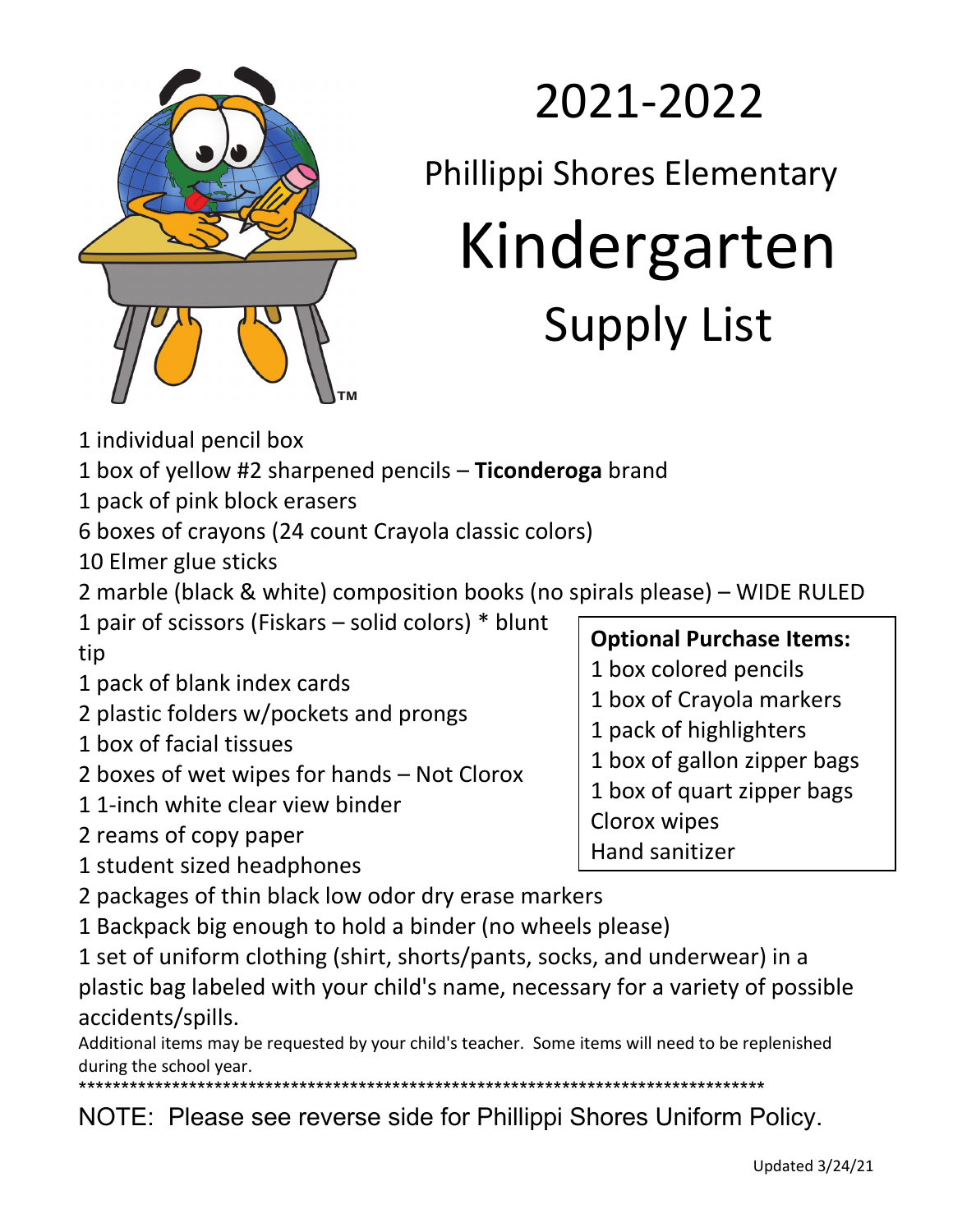

## 2021-2022 Phillippi Shores Elementary First Grade Supply List

- 1 pack of 4 dry erase marker
- 6 pack of a dozen pre-sharpened #2 pencils
- 4 pink pearl erasers
- 4 boxes of 24 crayons
- 2 boxes of 8 FAT washable markers
- 1 pair of scissors
- 12 glue sticks
- 2 plastic two-pocket folders (no prongs)
- 2 composition books (no spiral)
- 1 box of plastic baggies (boys-gallon size, girls-sandwich size)
- 1 pair of headphones
- 2 bottles of unscented hand sanitizer (8 oz)
- 2 boxes of tissues (standard box)
- 2 Clorox or Lysol disinfecting wipes
- 1 ream of white copy paper

\*Additional items may be requested by your child's teacher. Some items will need to be replenished during the school year.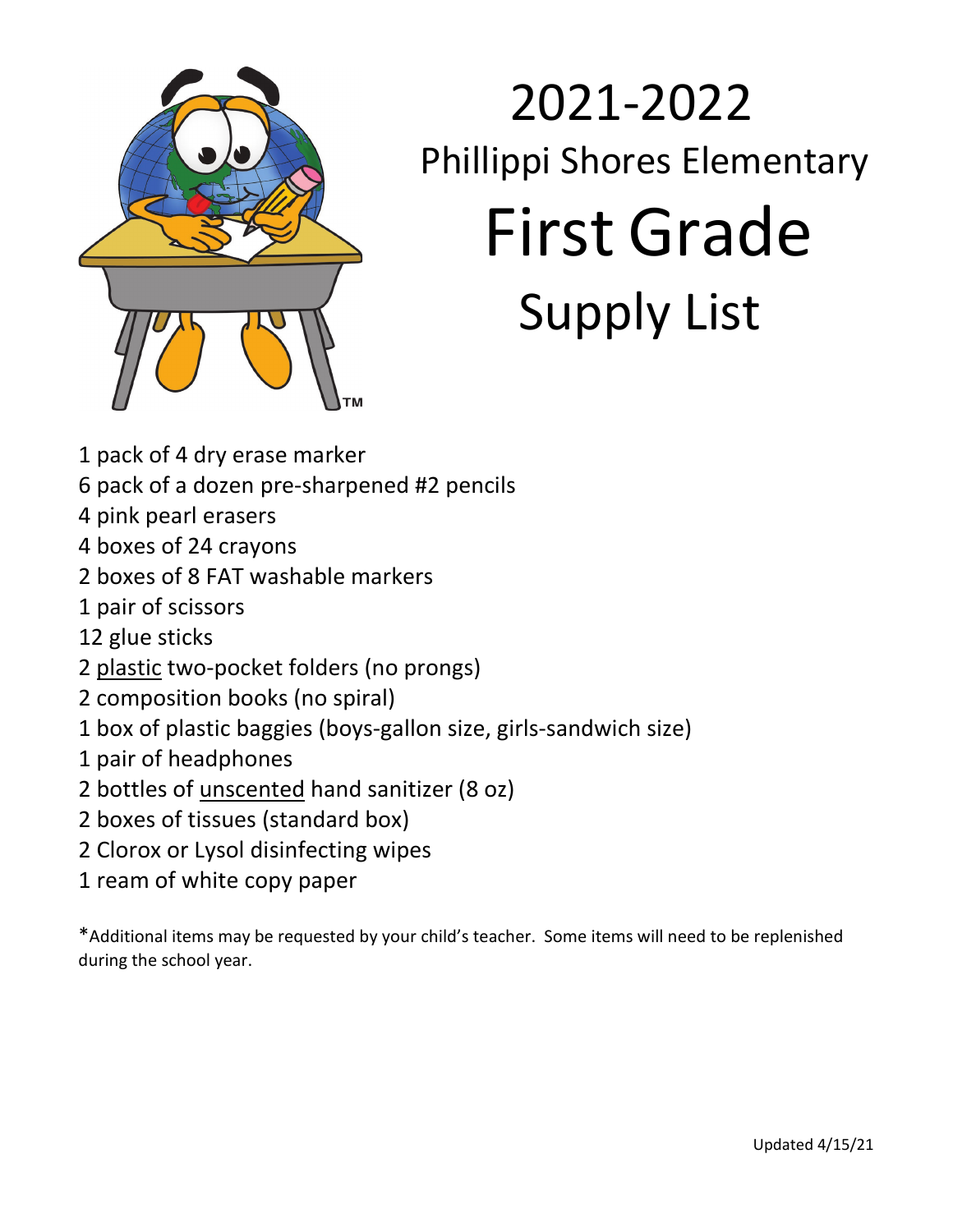

## 2021-2022 Phillippi Shores Elementary Second Grade Supply List

- 4 hand-held PINK erasers (not cap erasers)
- 2 boxes of 24 Crayola crayons
- 2 boxes of 24 #2 pencils (Ticonderoga or Papermate Mirado if
- possible/sharpened)
- 2 boxes of 12 colored pencils
- 2 boxes of CRAYOLA markers
- 4 glue sticks
- 1 bottle of glue
- 1 pair of scissors
- 2 boxes of unscented tissues
- 1 backpack (No wheels)
- 2 Wide Ruled Composition Notebooks (Black & White)
- 1 Pencil **BOX** (with your child's name on it)
- 1 individual hand-held pencil sharpener (be sure it has a plastic receptacle)
- 1 package/ream white copy paper
- 1 pump 8oz. bottle hand sanitizer
- 1 container sanitizing wipes
- 1 package Dry Erase markers
- 1 box of Ziploc bags (gallon or quart size)
- 1 pair of headphones

Additional items may be requested by your child's teacher. Some items will need to be replenished during the school year.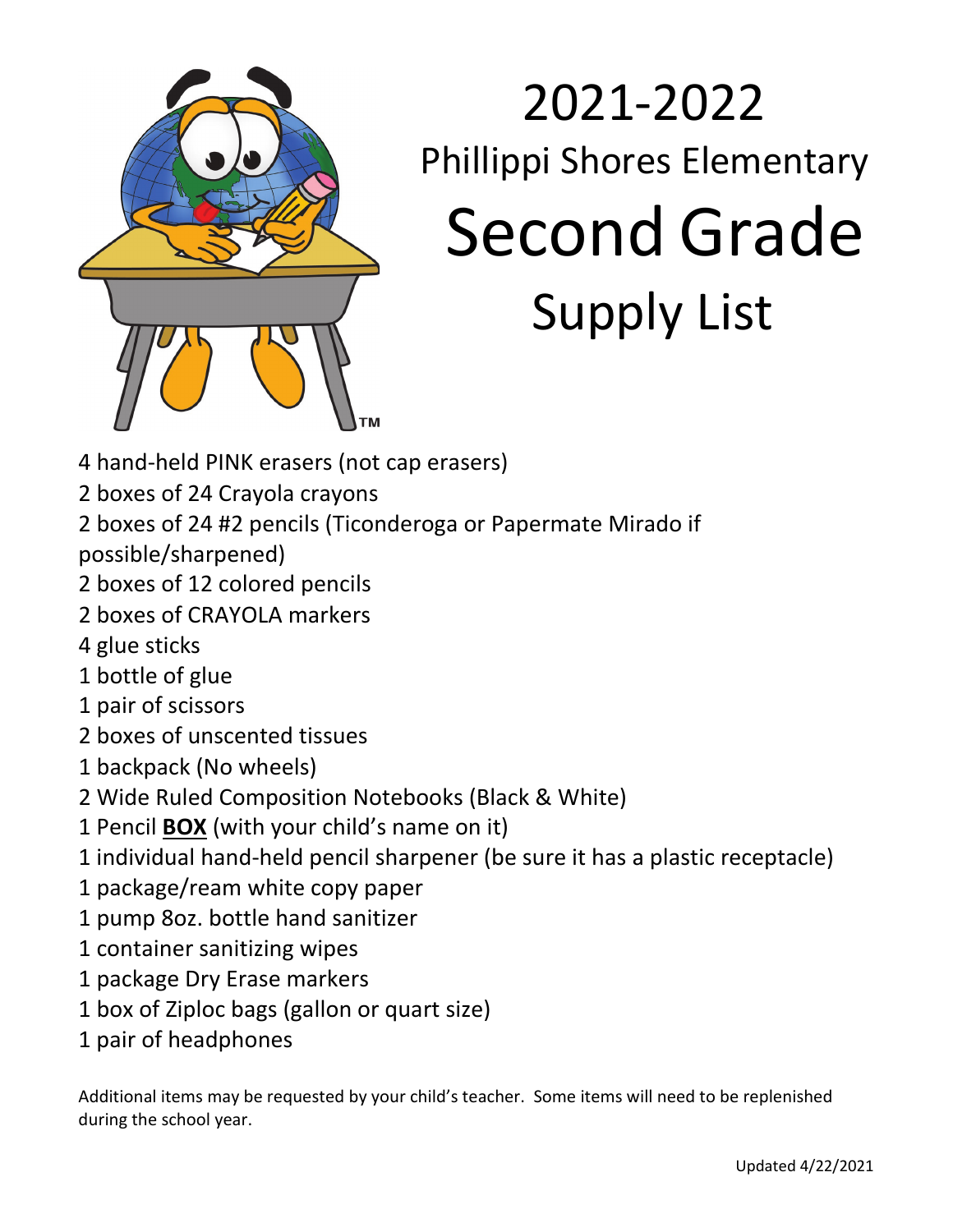

# 2021-2022 Phillippi Shores Elementary Third Grade<br>Supply List

- 4 large packs of Ticonderoga sharpened #2 pencils
- 2 packs colored pencils
- 1 pair Fiskar student scissors
- 1 pack Crayola washable markers
- 1 box Crayola Crayons
- 1 pack highlighters
- 4 glue sticks
- 1 pack of 3x5 index cards white ruled
- 2 packs of 4 dry erase markers
- 4 composition notebooks (wide ruled/black & white only) no spirals
- 3 pink pearl erasers
- 1 ream white copy paper
- 1 pack wide-ruled loose-leaf paper
- 1 1-inch white binder
- 4 plastic pocket folders (2-blue/2-green) 2 pocket 3 prong
- 1 Large box of tissues
- 1 container Clorox wipes
- 2 bottles hand sanitizer 12 ounce or larger
- 1 pair of headphones
- 1 clipboard
- 1 Dry erase board (no larger than 12"x12")
- 1 Pencil Pouch

Additional items may be requested by your child's teacher. Some items will need to be replenished during the school year.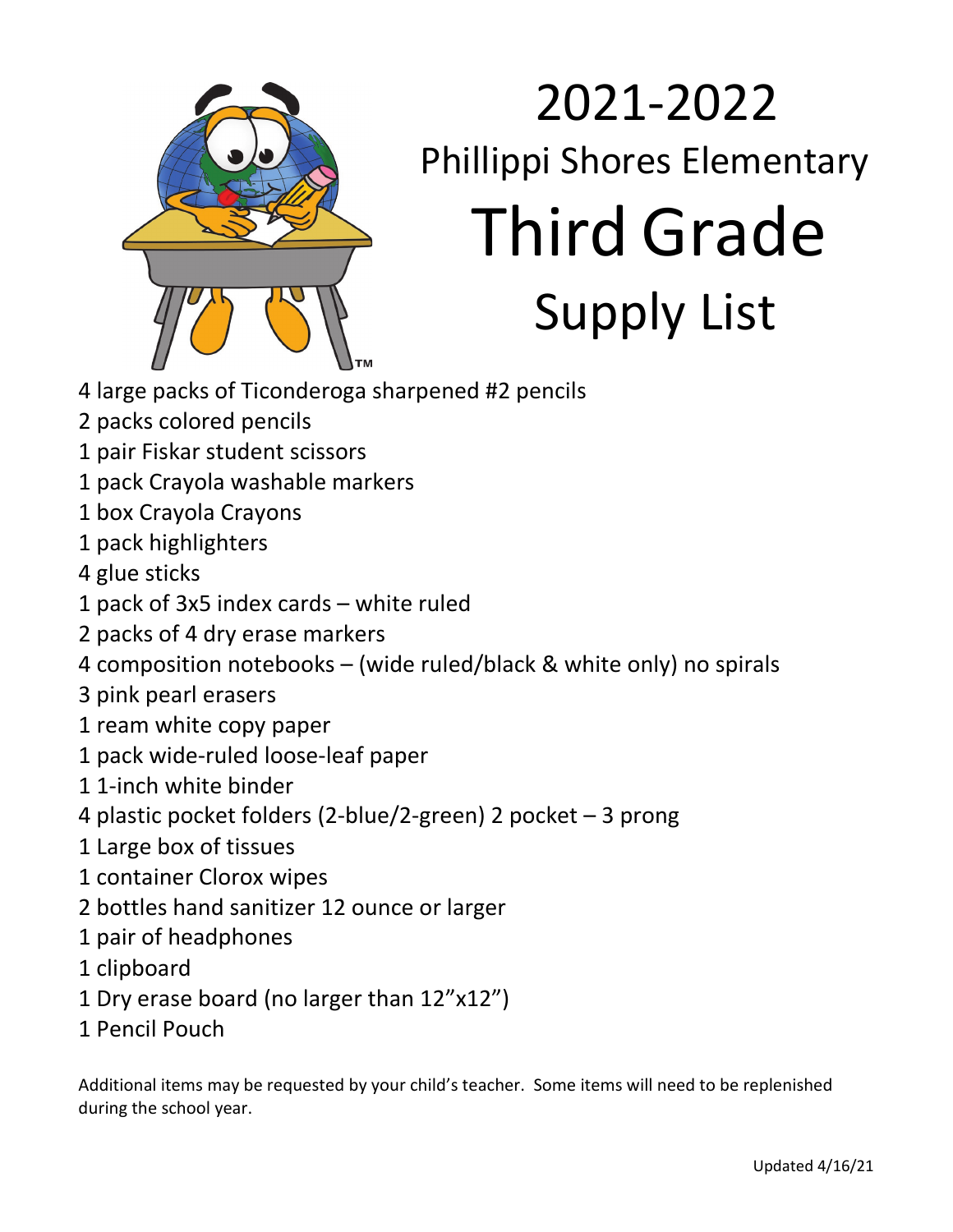

## 2021-2022 Phillippi Shores Elementary Fourth Grade Supply List

- 1 pair of small headphones or earbuds
- 1 zippered pencil case 3-hole plain
- 6 boxes of #2 pencils (Ticonderoga)
- 2 spiral single subject notebooks (red and green)
- 3 plastic pocket folders in the following colors:

Red, green, blue

- 1 white three-ring binder clear view front  $-11/2$  inch
- 1 white three-ring binder clear view front 1 inch
- 3 packages of 6 dry erase EXPO chisel tip markers (black only)
- 1 pack of pink erasers
- 2 boxes of tissues
- 2 packages of glue sticks
- 1 pack of colored pencils
- 4 multi-color and yellow highlighters
- 1 box of Band-Aids
- 1 backpack (No wheels)
- 1 pack of sanitizing wipes
- 1 pack of electronic Windex wipes
- 1 pack of multi-colored pens

#### **ITEMS THAT WILL BE NEEDED DAILY**

1 labeled water bottle

#### **Optional Purchase Items:**

- 1 package of 3 x 5 ruled index cards
- 1 ream of copy paper
- 1 package of sheet protectors
- 1 box of gallon sized Ziploc bags
- 1 box of quart sized Ziploc bags
- 1 box of sandwich sized Ziploc bags

\*Additional items may be requested by your child's teacher. Some items will need to be replenished during the school year.